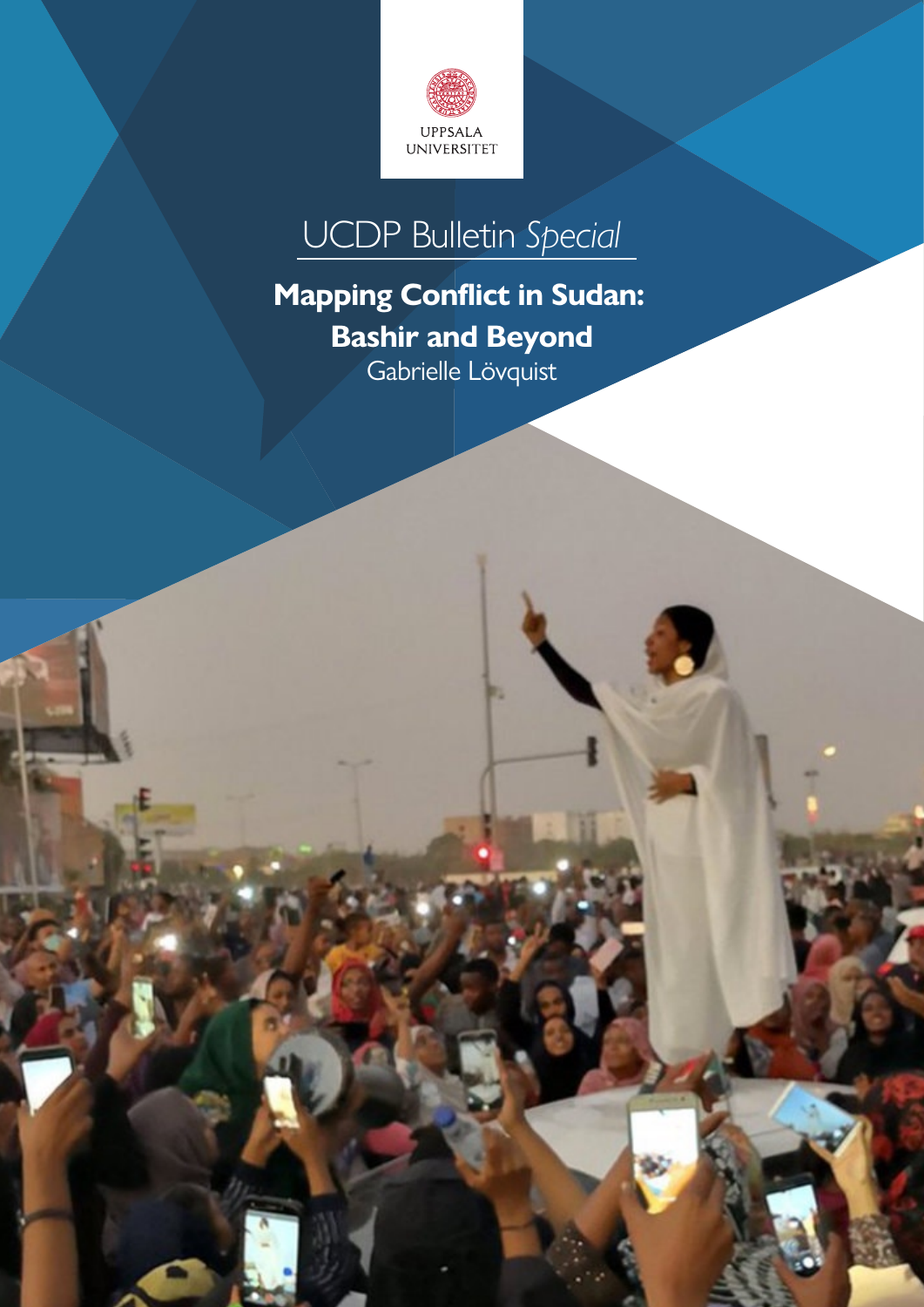#### **Introduction**

2

April 11th, 2021, marked two years since Sudan's President Omar al-Bashir, was ousted after months of civil protests. Al-Bashir, who had been in power for almost 30 years, left a conflict-ridden country behind, having endured several intrastate wars and an economy in a devastating condition. The regime was notorious for its disastrous human rights record, repeatedly having armed militia groups who conducted widespread killings, including ethnic cleansing, which al-Bashir was indicted for by the ICC in 2009.<sup>1</sup>

The long-running conflict in the south, eventually leading to the secession of South Sudan in 2011, and the disastrous conflict in Darfur starting in 2003, is the most well-known legacy of al-Bashir. However, communal conflicts and one-sided violence (the deliberate targeting of civilians) have also plagued the country since al-Bashir took power in a military coup in lune 1989.

As Sudan has started a new chapter of its history, there are hopes that the country can leave its conflict-torn past behind. In this UCDP Bulletin Special, we will examine the trends of organized violence during al-Bashir, comparing it with recent developments in Sudan during the last two years.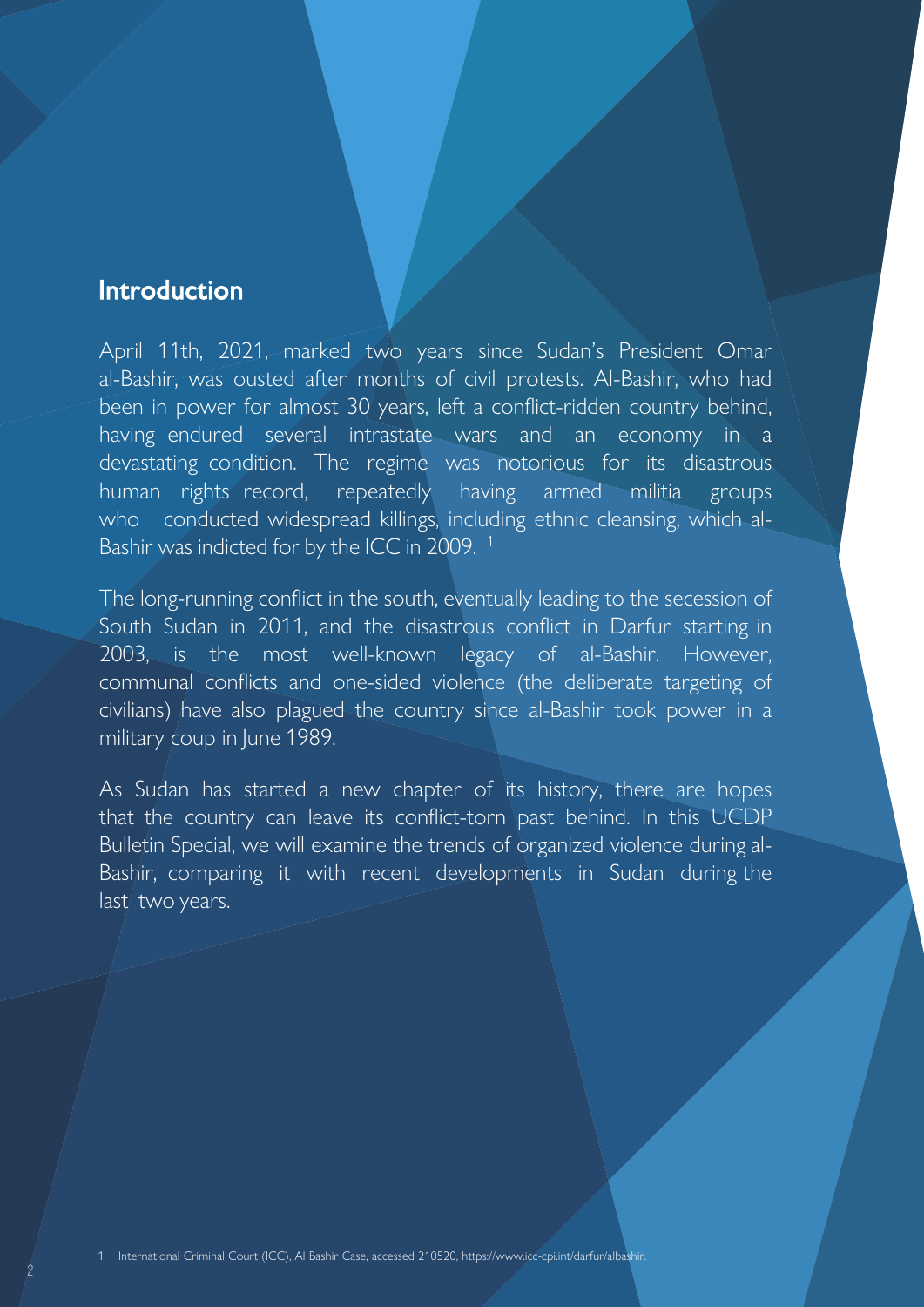### Organized violence during Bashir



When al-Bashir took power by mid-1989, the Sudanese government had been involved in a full-scale civil war with the SPLM/A (Sudan People's Liberation Movement/Army) in the country's southern parts for several years. This state-based conflict continued to be the primary driver of organized violence in Sudan during the following decade. Fighting between rival factions of rebel groups in the south led to higher levels of non-state violence in the early 1990s. As both SPLM/A and SSDF (SPLM/A Nasir) targeted civilians based on ethnicity, fatalities in the onesided category of violence increased during the same period.

The conflict in southern Sudan de-escalated in the early 2000s. Peace talks that started in the late 1990s led to a ceasefire in 2003 and the signing of the Comprehensive Peace Agreement (CPA) in 2005. As these peace talks were ongoing, conflict broke out in the marginalized Darfur region in the west in 2003, where two rebel groups, the SLM/A and JEM challenged the Sudanese government. Initially, the rebels were successful on the battlefield, such as an attack against the airport in el-Fasher, the capital of North Darfur, where the rebels managed to destroy several military airplanes and helicopter gunships. To turn the tide on the battlefield, the government started to arm militia groups in the region, often referred to as Janjaweed. Together with these militia groups, the government carried out scorched earth tactics, which included killing civilians and burning villages, resulting in the displacement of millions of Darfurians.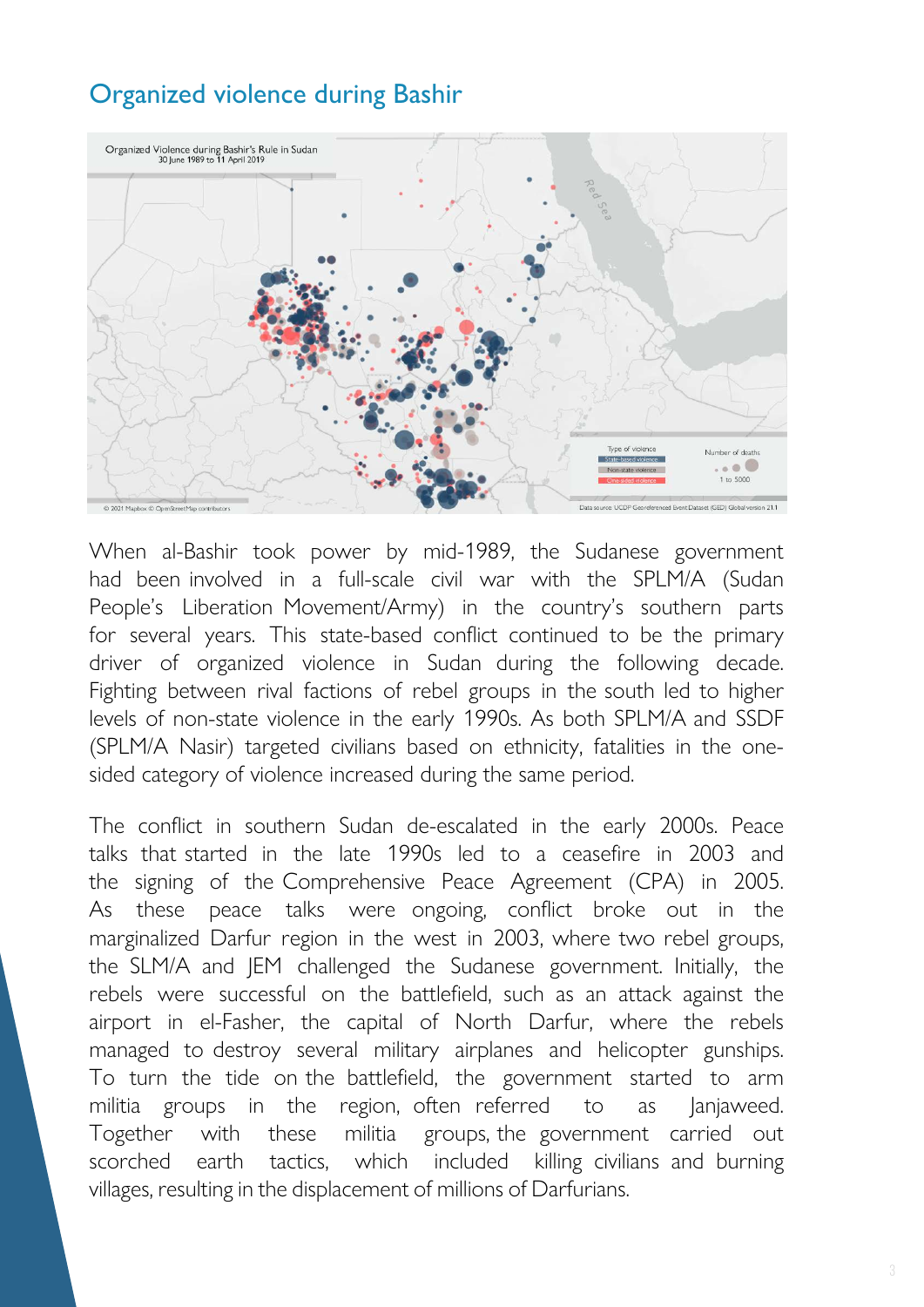

Fatality figures for Darfur are intensively debated in the scholarly community. The lack of accessibility to the region at the height of this conflict in 2003 and 2004 created great difficulties procuring reliable fatality numbers. Hence, the differences between UCDP's best and high estimates in the one-sided category are tangible for those years, varying between several thousand civilians killed and well into the tens of thousands.<sup>2</sup>

An increase in humanitarian support to the region, and negotiations between the parties supported by the international community, led to lower levels of organized violence by 2005. Nevertheless, fighting continued in Darfur for several years. As South Sudan gained its independence in 2011, fighting grounds in the 'new' southern parts of Sudan reopened, often referred to as the Two Areas. Remnants of the SPLM/A called SPLM/A-North, based in this area, joined forces with several rebel groups from Darfur against al-Bashir's regime and created an alliance named the Sudan Revolutionary Front (SRF).

For an in-depth discussion and the basis used for the number of fatalities, please see the UCDP website, https://ucdp.uu.se/additionalinfo/947/6.

4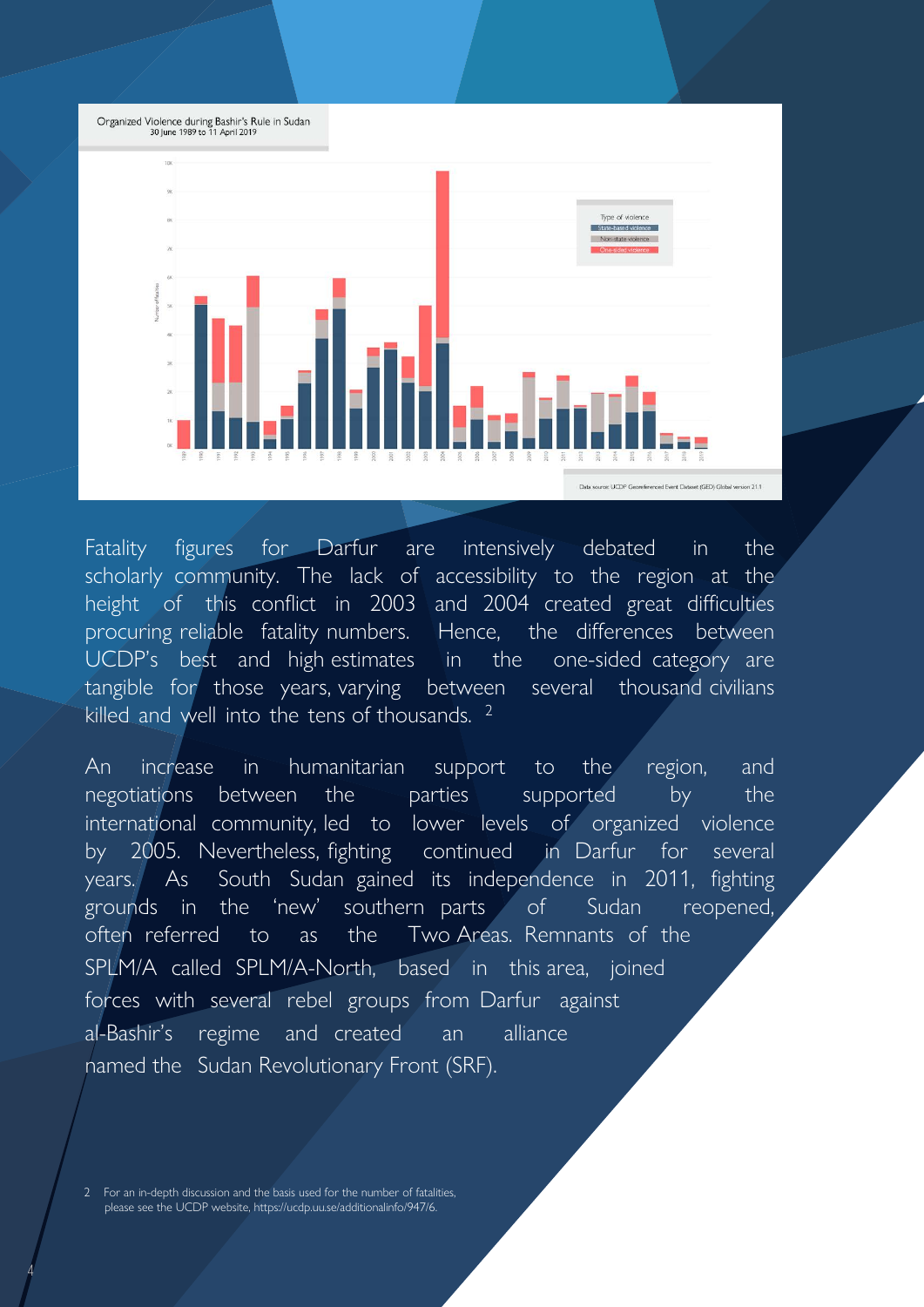Conflicts between communities<sup>3</sup> have been part of the conflict landscape of Sudan for a long time, and the dynamics of the relationships between different communal groups in the country have been interconnected with both the politics, economics, and conflicts in Sudan in multiple ways. As their dynamics have had an impact on both state-based and one-sided violence.<sup>4</sup>

The communal conflict in and around the disputed border area with South Sudan called Abyei (sometimes referred to as Sudan's Kashmir) has been highly politicized. The Ngok Dinka community making up most of the permanent residents in the area, has been allied to the SPLM/A, the governing party of South Sudan, since its independence. The Misseriya community, on the other hand, claims a historical right to migrate through the Abyei area with their cattle during the dry season and has been given support by the Sudanese government. In late May 2011, just over a month before South Sudan's independence, Sudan invaded the Abyei area; the Sudanese government clashed with the government of Southern Sudan (as the ruling administration in Juba was called at the time). The area remains contested, and clashes between Misseriya and Ngok Dinka have regularly taken place since 2011.

Throughout al-Bashir's time in power, Sudan was continuously recorded in UCDP's data as one of the ten countries with the most fatalities in organized violence. For the majority of al-Bashir's nearly 30 years in power, state-based violence was responsible for the most fatalities in organized violence in the country. However, as cautious peace talks between the Sudanese government and SRF were initiated, state-based violence in Sudan decreased in 2016.

#### "The people's choice is revolution"<sup>5</sup>

Drastic changes took place in Sudan in 2019. Protests that started on 19 December 2018 concerning the worsening economic situation in the country gained momentum in early 2019 and became increasingly political. The demonstrators demanded the resignation of al-Bashir's government. Hundreds of thousands of Sudanese participated in the demonstrations, and the government responded with a violent crackdown. On 11 April 2019, the military intervened and removed al-Bashir from power.

5 Slogan chanted by protesters in Khartoum in February 2019, (Reuters, 20190216, Sudanese policeman dies from wounds after protesters stone vehicle)

<sup>3</sup> Communal conflicts are often defined as conflicts between non-formally organized non-state groups, organized along with a shared collective identification, see Brosché J. (2019).

<sup>4</sup> Brosché J. (2019) Ethno-communal Conflict in Sudan and South Sudan. In: Ratuva S. (eds) The Palgrave Handbook of Ethnicity. Palgrave Macmillan, Singapore. https://doi.org/10.1007/978-981-13-0242-8\_49-1.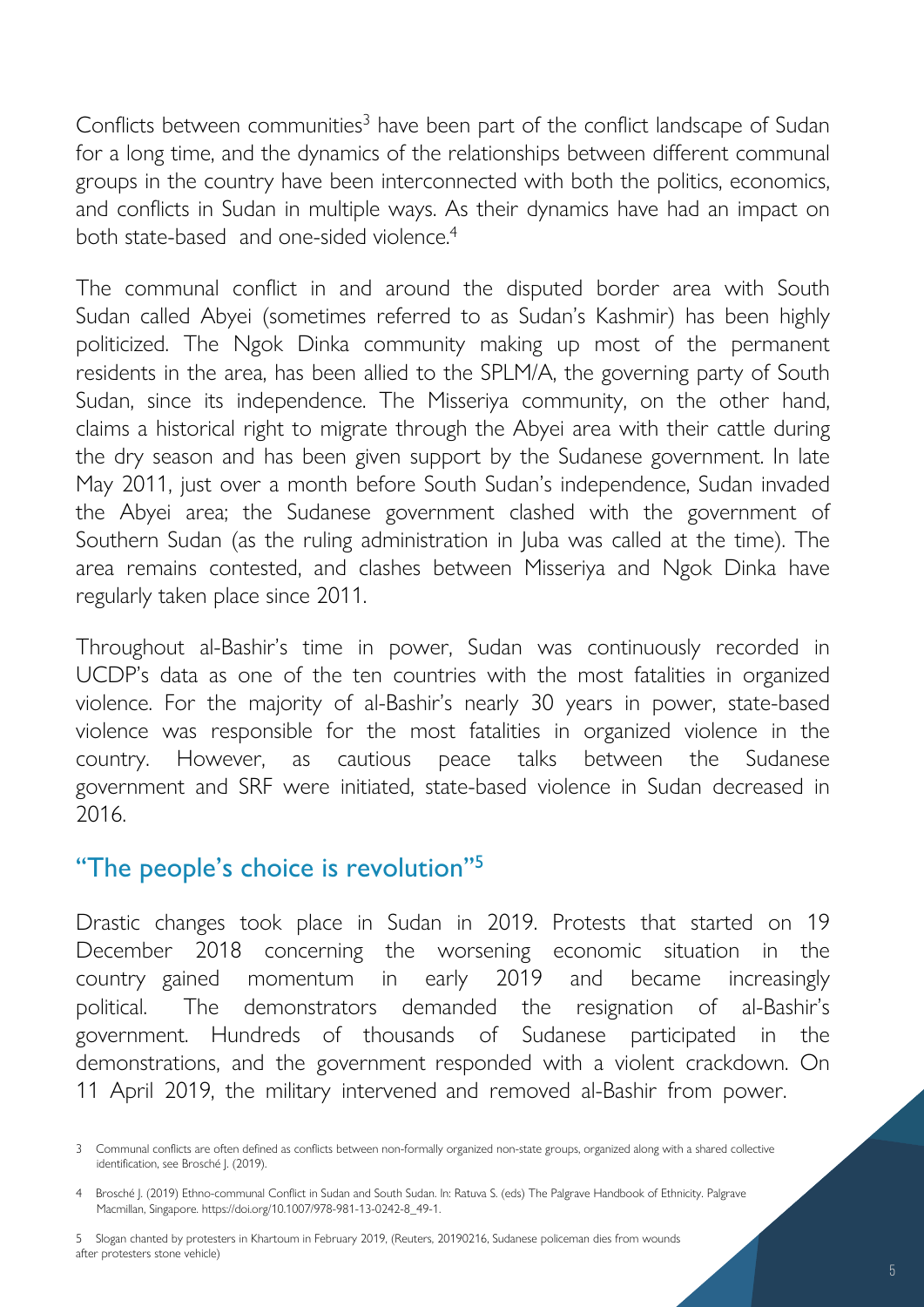A Transitional Military Council (TMC) took control initially. Still, after continued protests against the country's military rule, a Sovereignty Council (consisting of six civilians and five military representatives) ascended to power. Sudan's new draft constitution stipulates that the Sovereignty Council holds power until elections, scheduled for November 2022.

Lieutenant General al-Burhan is the current chairman of the Sovereignty Council. However, the deputy chairman, Mohamed Daglo (known as Hemeti), is largely seen as the most influential person in Sudan today. Hemeti, an infamous Janjaweed-leader during the civil war in Darfur, became leader of the government's new para-military force called the Rapid Support Forces (RSF) in 2013, another organization notorious for atrocities against civilians. As the influence of Hemeti and the RSF increased over the years, the force became the de facto security force in Khartoum after al-Bashir's ousting.<sup>6</sup>

The historic political change in Sudan affected the armed conflicts in the country. The halting peace negotiations between the government and the SRF gained new momentum, and the parties signed several peace agreements containing political roadmaps and cessation of hostilities agreements. Although some rebel factions did not sign these agreements, UCDP did not register an active conflict over the government - for the first time since 1983 - in Sudan in 2019.

#### Beyond Bashir – two years with changing conflict trends

Two years have passed since al-Bashir was forced to leave power, and the character of organized violence in Sudan has changed. While state-based violence has significantly decreased, non-state violence has intensified.

The levels of state-based violence between the Sudanese government and SLM/ A, the only group recorded fighting government forces at this time, did not reach the UCDP threshold of 25 battle-related deaths during 2019. Sporadic fighting in the Jebel Marra area of Darfur rendered less than 50 deaths in 2020, consequently leading to an active conflict being registered in Sudan once again. Comparing this to the earlier period where state-based violence was the main driver of organized violence for decades, the difference is indeed worth noting, despite the latter period after al-Bashir's ousting being considerably shorter.

Al Jazeera, 20190606, Who are Sudan's RSF and their commander Hemeti? https://www.aljazeera.com/news/2019/6/6/who-are-sudans-rsf-and-their-commander-hemeti.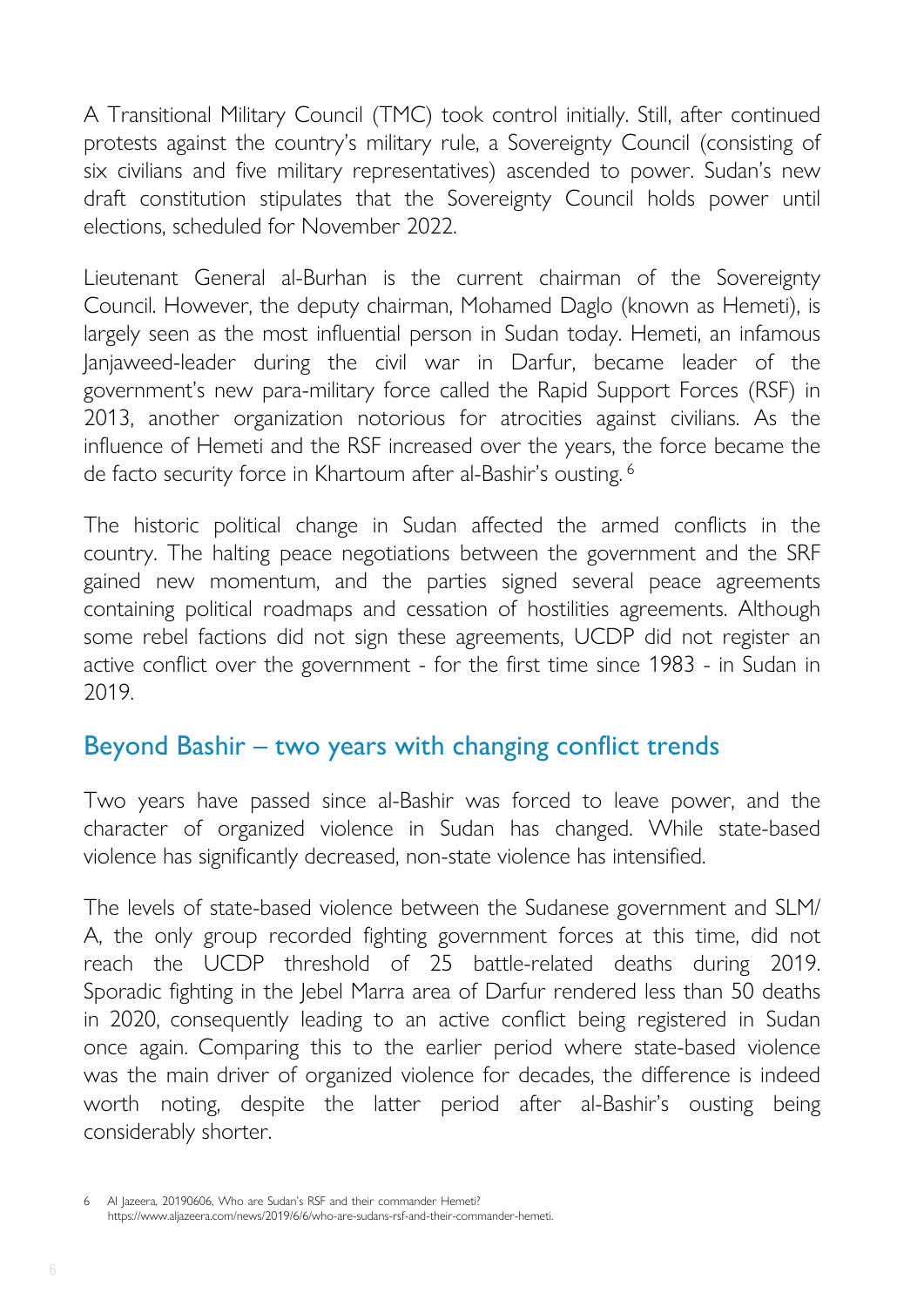

No significant shifts have been visible in the levels of one-sided violence during the past two years. Reoccurring instances of one-sided violence continued to be perpetrated by government paramilitary forces primarily and took place in the Darfur and Kordofan regions, with few exceptions. However, the new Sudanese regime continued to crackdown heavy-handedly on protesters after al-Bashir's ousting in April 2019. One notable event took place on 3 June 2019, which later became known as the Khartoum Massacre. As protestors had continued to demand civilian rule in the country, Hemeti accused the sit-in camp in Khartoum of becoming an area where illegal activities took place.<sup>6</sup> TMC security forces, led by Hemeti and the RSF, attacked the sit-in camp of demonstrators, resulting in the death of more than 100 persons and hundreds of civilians were injured.<sup>7</sup>

The majority of organized violence in Sudan since al-Bashir left power has been non-state violence, and the number of people killed in this category in 2020 was the highest in five years. Parts of the non-state violence occurred between rival SLM/A-factions in Darfur, but the largest share was part of communal conflicts.

<sup>6</sup> Human Rights Watch (HRW), 20191117, They Were Shouting 'Kill Them': Sudan's Violent Crackdown on Protesters in Khartoum, https://www.hrw.org/report/2019/11/18/they-were-shouting-kill-them/sudans-violent-crackdown-protesters-khartoum#.

<sup>7</sup> As there were reports of violent clashes between the security forces and the protesters a number of fatalities from that attack were not included in UCDP's one-sided category of violence, but rather in a forthcoming additional category which includes violence in civil protest.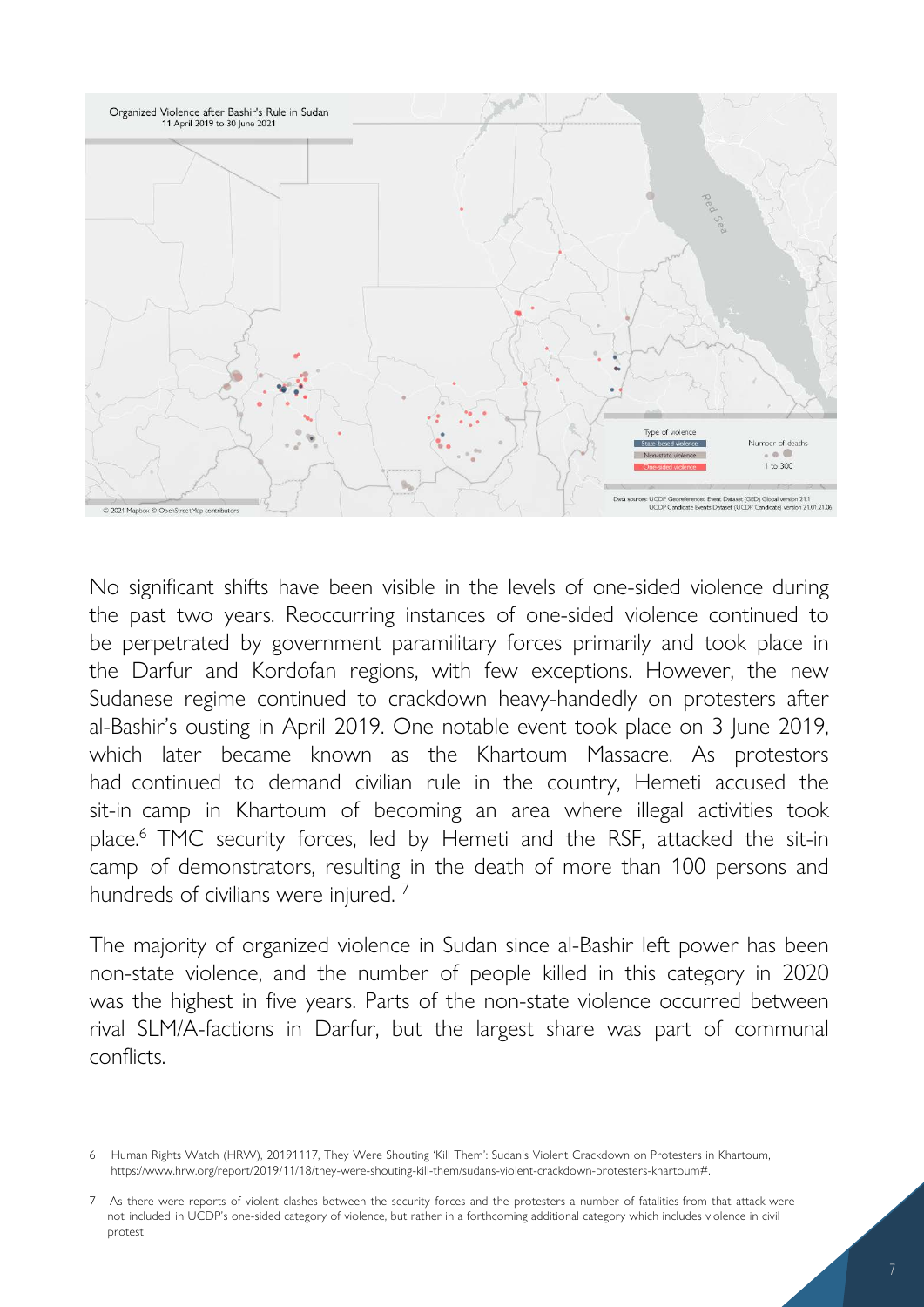Organized Violence after Bashir's Rule in Sudan<br>11 April 2019 to 30 June 2021



Tensions between different community groups in Eastern Sudan have historical roots but had not caused any recorded outbreaks of violence during al-Bashir's time in power. After the fall of al-Bashir's regime, the power vacuum changed the relationships between various community groups across the country as leaders and groups tried to find their footing in the new political situation. Deadly clashes between the Beni Amir and Nuba broke out in May 2019 in Gedarif state, and the fighting escalated further later that year in Port Sudan. The appointment of new civilian state governors in July 2020 triggered numerous instances of communal violence in Sudan and led to renewed clashes between the Beni Amir and Nuba with dozens of fatalities.

Communal conflict near El Geneina, the capital of West Darfur, pitted nomadic Arabs and Masalit, primarily farmers, against each other. With clashes in early 2021 resulted in hundreds of fatalities, reaching a level of fighting between the two not seen since the late 1990s.